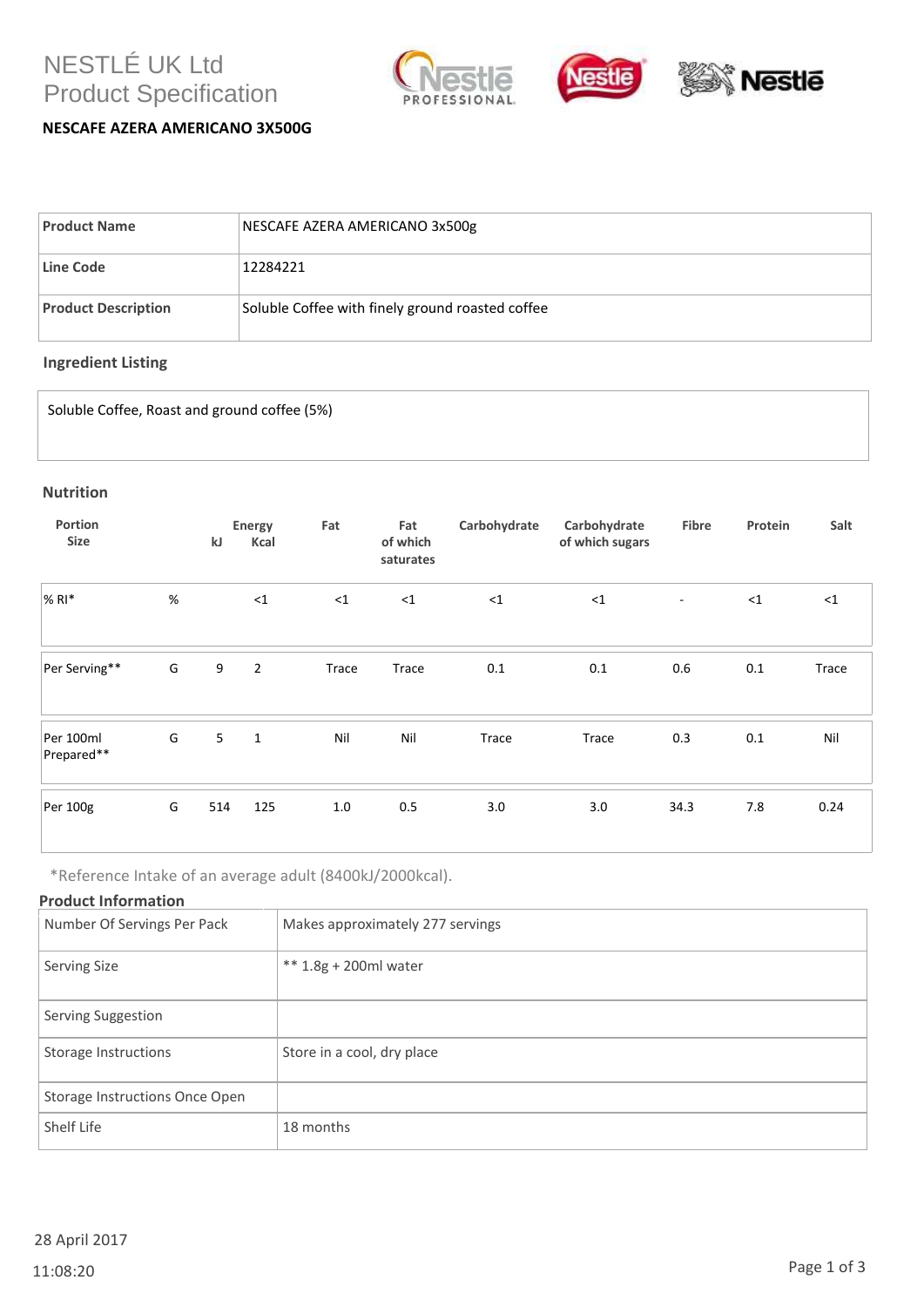### **Allergen and Intolerance Information**

| <b>Constituents</b>                                             | Presence Contains/May contain/Free from,<br>according to GS1 definition |
|-----------------------------------------------------------------|-------------------------------------------------------------------------|
| <b>Peanuts and Products Thereof</b>                             | Free From                                                               |
| <b>Other Nuts and Products Thereof</b>                          | Free From                                                               |
| <b>Crustaceans and Products Thereof</b>                         | Free From                                                               |
| Molluscs and Products Thereof                                   | Free From                                                               |
| <b>Fish And Products Thereof</b>                                | Free From                                                               |
| Eggs And Products Thereof                                       | Free From                                                               |
| Milk And Products Thereof Including Lactose                     | Free From                                                               |
| Soybeans And Products Thereof                                   | Free From                                                               |
| Cereals Containing Gluten And Products Thereof                  | Free From                                                               |
| Celery And Products Thereof                                     | Free From                                                               |
| Sesame Seeds And Products Thereof                               | Free From                                                               |
| Mustard And Products Thereof                                    | Free From                                                               |
| Lupin And Derivatives Thereof                                   | Free From                                                               |
| Sulphur Dioxide / Sulphites At Concentrations More Than 10mg/kg | Free From                                                               |

## **Dietary Information**

| Suitable For A Vegetarian | Yes | Suitable For Halal  | Yes | Suitable For A Coeliac Diet | Yes |
|---------------------------|-----|---------------------|-----|-----------------------------|-----|
| Suitable For A Vegan      | Yes | Suitable For Kosher | Yes |                             |     |

#### **Preparation Instructions**

1. Add 1 heaped 1.8g teaspoon into your favourite mug.

2. Pour in 200ml of hot (but not boiling) water.

3. And enjoy your Barista style coffee.

For the perfect serve:

Always use a dry measure and freshly boiled water (not boiling hot).

- 1 rounded teaspoon (minimum 1.8g) per mug.
- 1 rounded tablespoon (minimum 6g) per pint.

## **On Pack Claims**

Packaging in a protective atmosphere.

NESCAFE AZERA Barista style instant coffee

A tasteful blend of instant coffee and finely ground roast coffee beans, delivering a distinct freshness, perfect to brighten up yur morning. Smooth and well balanced, with an irresistable layer of velvety coffee crema. Upliftingly tasty! Care for the environment: Recycle the lid as plastic, where the facilities exist. Recycle the main body of this can as Steel.